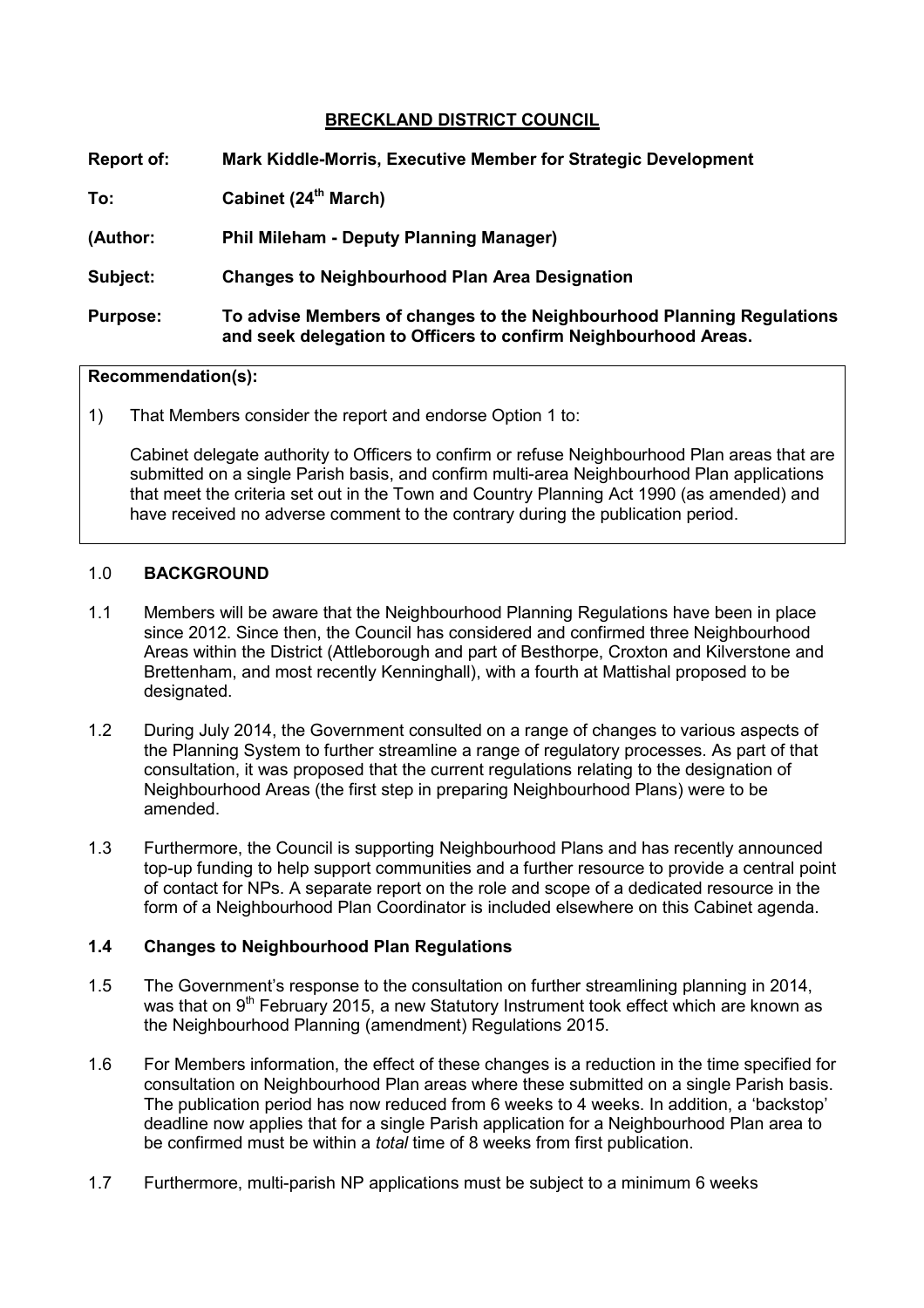publication period and be determined within a *total* time of 13 weeks from first publication. NP applications that cross Local-authority boundaries must be determined within 20 weeks.

1.8 In the event that the Council was not able to confirm the Neighbourhood Plan area within this period, this would be confirmed automatically and therefore granted by deemed consent.

#### 1.9 **Current approach and changes required**

- 1.10 The Council's current approach to the designation of Neighbourhood areas requires a decision of Cabinet.
- 1.11 Due to the changes to the Regulations described in paragraphs 1.3-1.6 above, the Council's current reporting process means that it would not be possible to continue with the current approach and confirm these areas within the total time period prescribed in the amended Regulations having regard to the fact that only 4 weeks would be available between the close of the publication period (4 weeks) and the backstop end date.
- 1.12 Members will be aware that there is a continued need to assess NP areas against the requirements of the TCPA 1990 (as amended), and this fact, combined with a need to consider any responses received during the publication period and follow the reporting path mean that it is no possible to designate within the time. Therefore, an alternative approach needs to be considered.

#### 1.13 **Proposed Approach**

- 1.14 In order to meet the new deadlines, it is recommended that Cabinet delegate responsibility for designating or rejecting NP areas on single Parish basis to Officers (Planning Manager, Deputy Planning Manager and the new Neighbourhood Plan Coordinator role).
- 1.15 This approach would allow for the relevant assessments to be made and areas designated or refused before the deadline that would otherwise grant such in default.
- 1.16 Multi-Parish NP applications are subject to a 13 week deadline. As such, it is proposed that in this circumstance if no adverse comments are received during the publication period, and meet the necessary criteria in the TCPA these could also be determined under delegated powers. However, if a multi-parish NP application elicits adverse comments, this would be considered by Cabinet for decision and would therefore not fall within the proposed delegation.
- 1.17 It is considered that any NP applications that cross-local authority boundaries (i.e. those that are subject to a 20 week deadline) should in all cases be determined via Cabinet decision.
- 1.18 All other stages in the NP process would remain for Member decision. For example, Cabinet would consider and comment on draft NPs, and adoption of NPs post-referendum would still be required by Full Council.

#### 1.19 **Implications**

1.20 The proposed approach would not enable Member decision in the designation process for the relevant NP areas set out above. However, in the majority of cases of single Parish applications received to date, these have been straightforward meeting the relevant criteria and with few, if any comments received during publication.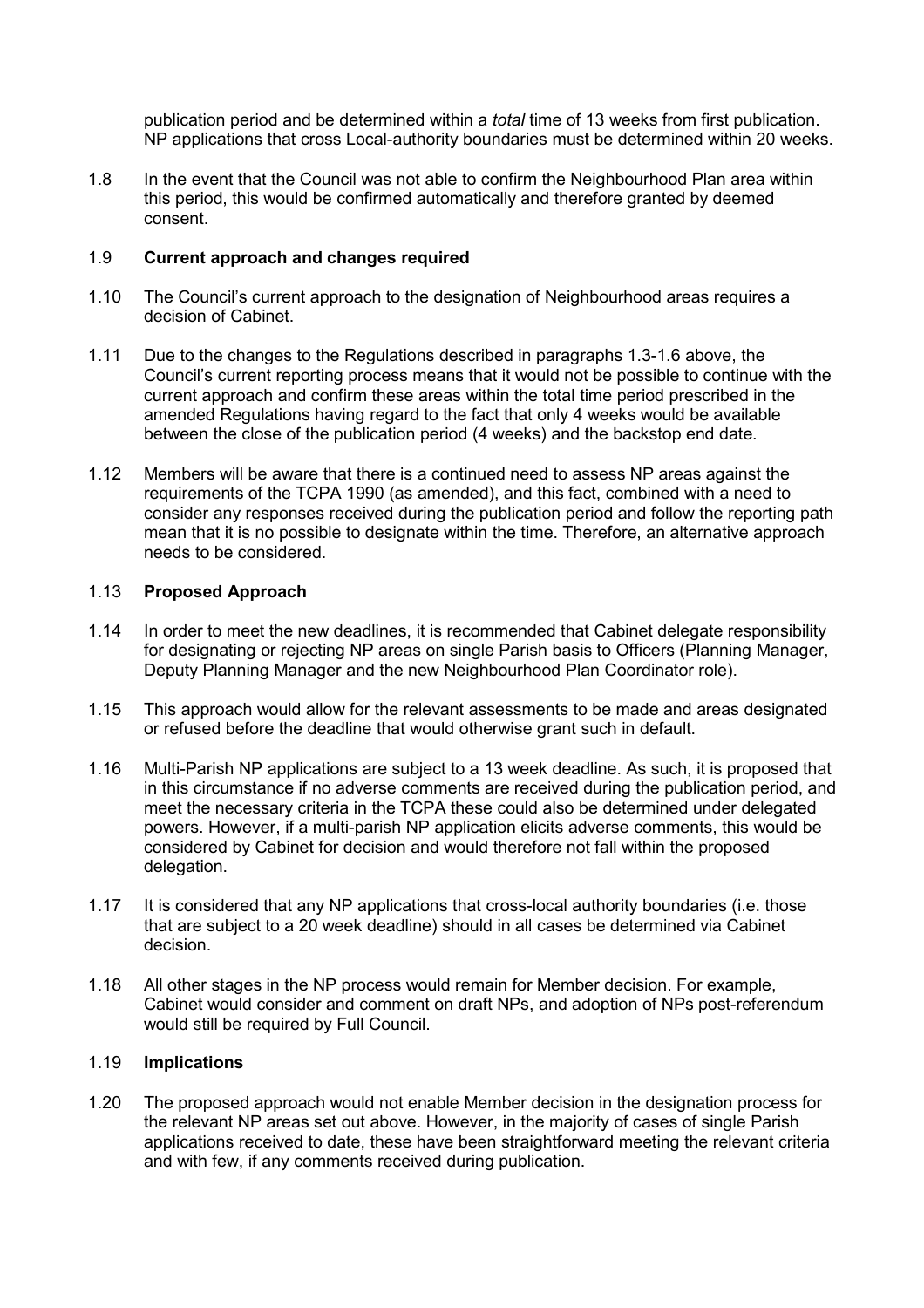1.21 In the event of concerns being raised in respect of a proposed NP area, these could be rejected before being granted in default, minimising future concerns and procedural issues as plans develop.

## **1.22 Benefits of recommended approach**

- 1.23 The recommended approach allows NP areas to be designated or refused within time periods set out in Regulations, whilst allowing Cabinet to consider any more complex multiparish applications or cross LA boundary applications.
- 1.24 The recommended approach aims to strike an appropriate balance between ensuring regulatory requirements are complied with prior to deemed consent where this may not be appropriate, and Member consideration on any more significant NP areas (such as crossboundary).

## 2.0 **OPTIONS**

- 2.1 There are three options available.
- 2.2 **Option 1** Cabinet delegate authority to Officers to confirm or refuse NP areas that are submitted on a single Parish basis, and confirm multi-area NP applications that meet the criteria set out in the Town and Country Planning Act (1990) as amended, and have received no adverse comment to the contrary during the publication period.
- 2.3 **Option 2** cabinet delegate authority to Officers to confirm or refuse all NP area designations.
- 2.4 **Option 3** 'do nothing'.

# 3.0 **REASONS FOR RECOMMENDATION(S)**

- 3.1 Option 1 would enable the Council to ensure that NP applications are fully considered and designated within the prescribed periods set out in the regulations.
- 3.2 Failure to do so would grant these in default.

## 4.0 **EXPECTED BENEFITS**

4.1 The expected benefits are set out in the body or the report but can be summarised as ensuring NP areas can be assessed and confirmed within the required timetable without being granted by deemed consent.

## 5.0 **IMPLICATIONS**

- 5.1 **Carbon Footprint / Environmental Issues**
- 5.1.1 It is the opinion of the Report Author that there are no implications.

# 5.2 **Constitution & Legal**

5.2.1 It is the opinion of the Report Author that there are no implications.

## 5.3 **Contracts**

5.3.1 It is the opinion of the Report Author that there are no implications.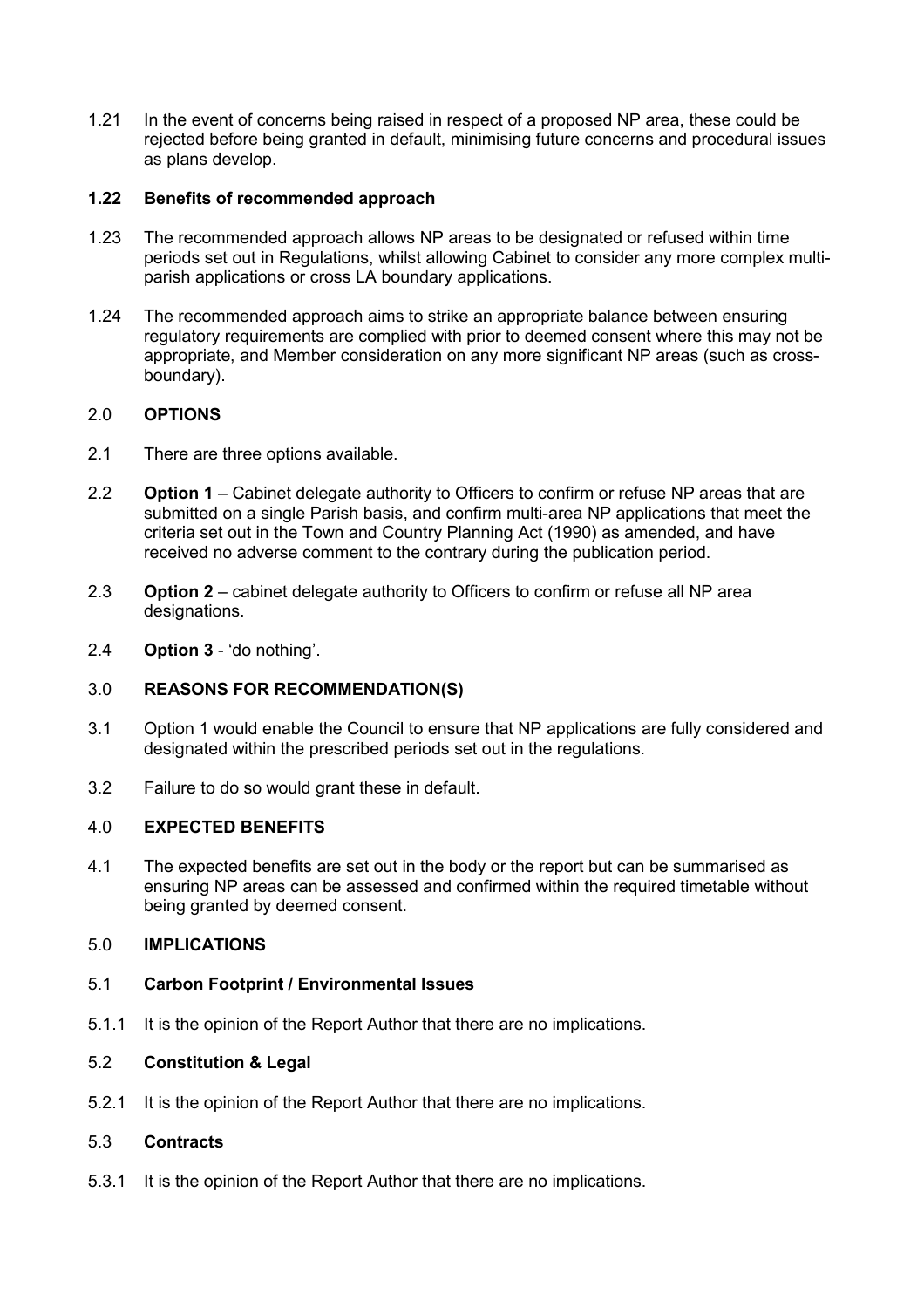## 5.4 **Corporate Priorities**

- 5.4.1 The contents of this report support the following corporate priorities:
	- To Develop Stronger Communities
	- To Support Our Local Economy

## 5.5 **Crime and Disorder**

5.5.1 It is the opinion of the Report Author that there are no implications.

## 5.6 **Equality and Diversity / Human Rights**

5.6.1 It is the opinion of the Report Author that there are no implications.

# 5.7 **Financial**

5.6.2 It is the opinion of the Report Author that there are no implications.

## 5.8 **Health & Wellbeing**

5.8.1 It is the opinion of the Report Author that there are no implications.

## 5.9 **Risk Management**

5.9.1 It is the opinion of the Report Author that there are no implications.

## 5.10 **Staffing**

5.10.1 It is the opinion of the Report Author that there are no implications.

## 5.11 **Stakeholders / Consultation / Timescales**

5.11.1 It is the opinion of the Report Author that there are no implications.

# 6.0 **WARDS/COMMUNITIES AFFECTED**

6.1 The report refers to the approach to confirming Neighbourhood areas. This has the potential to affect any Ward within which a Neighbourhood Plan might be brought forward.

## 7.0 **ACRONYMS**

- 7.1 DtC Duty to Cooperate
- 7.2 NPPF National Planning Policy Framework
- 7.3 NP Neighbourhood Plan

## Background papers:- See The Committee Report Guide

| <b>Lead Contact Officer</b> |                                        |
|-----------------------------|----------------------------------------|
| Name and Post:              | Phil Mileham (Deputy Planning Manager) |
| Telephone Number:           | x6803                                  |
| Email:                      | Phil.mileham@breckland-sholland.gov.uk |